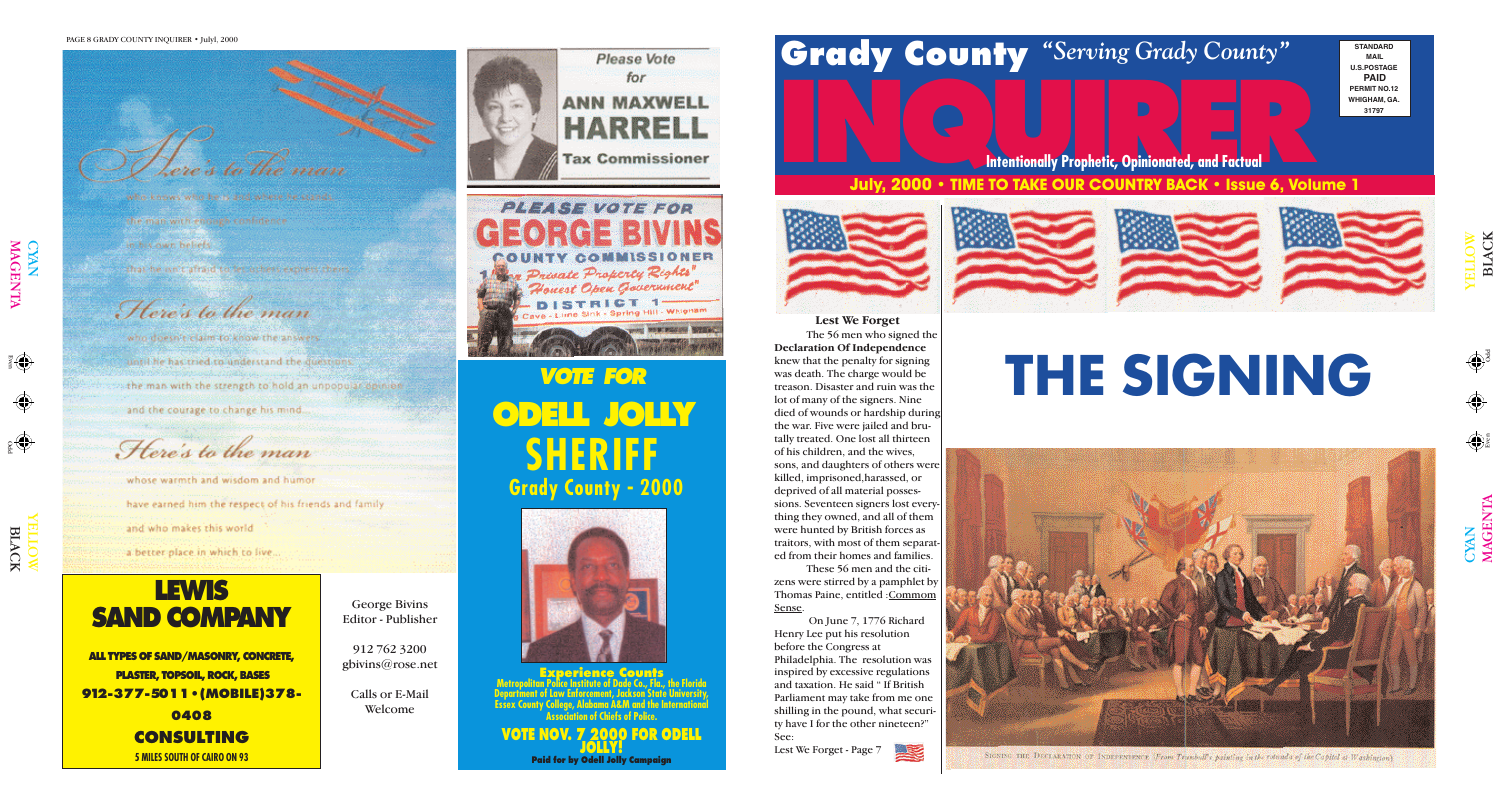$\mathbf{\Xi}$  $\overline{\phantom{0}}$  $\blacktriangleleft$ C K

 $\bigoplus$ 

 $\bigoplus$ 

 $\mathbf{\Xi}$  $\overline{\phantom{0}}$  $\blacktriangleleft$ C K

 $\mathbf{\Sigma}% _{T}=\mathbf{\Sigma}_{T}\times\mathbf{2}^{T}$  $\blacktriangleleft$ G  $\bf \Xi$  $\bm{\mathsf{Z}}$  $\boldsymbol{\Xi}$ 

Odd Even

# from the desk of **THE EDITOR**

### **Lest We Forget**

In the winter of 1777 the Contenental Army was all but defeated.General Washington warned that the prospect of defeat by the British was all but certain, "except for the intervention of the Almighty," he added.

The ragtag colonial army of 8000 men was trapped in York Town - its back to the river,and its front to 21000 crack British troops. Three thousand colonial soldiers were already in the hands of the British and, as the remainder of his army filed by, Washington wondered how long the rest would escape the same fate. Their uniforms, those who had any, were rags. A few wore flimsy riding boots to guard against the biting cold of the winter snow; but most had burlap wrapped around their feet in an unsuccessful attempt to keep the bitter cold from freezing their toes. Many had toes amputated because of frostbite. They barely felt the pain as their stumps were quickly refrozen. Almost unbelievably, some tattered veterans wore no shoes at all, their feet blue from the bitter cold. More American soldiers would die from the cold and disease in the winter of 1777 than from British guns.

Two things drove the nearly defeated army as it retreated to the last stand along the river; a burning desire for freedom and the hope of a better life for their children beyond the reach of the English King. General Washington often rallied his men in desperate situations with the cry, " if God be for us, who can stand against us?" But now the situation was beyond desperation. If General Cornwallis pressed his advantage, the doelful little army of rebels would collapse and the traitorous leaders would quickly be led to an English gallows. The elder statesman, Benjamin Franklin, was absolutely correct when he told

the conspirators at Philadelphia, "We must all hang together or assuredly we shall all hang separately."

A short way down the river the English gunboats waited for a favorable wind so they could maneuver to a position where they diers. could shell the rebel army into submission. Unbelievably, Cornwallis elected to withdraw his line rather than risk a final assault. His generals knew the Americans were beaten and urged him to press on. Instead, he decided to wait for the gunboats.

Desparate from starvation, the continentals ate bark from the trees, boiled and ate leather harness, and consumed all the dogs in the camp. They stopped short of eating their horses, knowing that without them the cause would br utterly lost in the spring. The American dream was still alive barely flickering.

Washington, in a move born out of total desperation, decided to try to evacuate his army by rowboat in the darkness of the night. His generals counseled against it.

"General," his chief adjutant said, "if the wind shifts the fog while our men are caught out in the open, they will be slaughtered like fish in a barrell. The British will show no mercy. That we can be certain of."

"I am persuaded that God would not bring us so far to let us fail," the General replied. "With God's providence we will succeed."

Early that evening a heavy fog had rolled across the river, blanketing the troops from all sides. Washington recruited men from every battalion who had any experience in boats and silently began the evacuation. They all knew that just one slip of an oar could alert Cornwallis to the plan and instantly bring the redcoats down on them.

night as boat after boat crossed and recrossed the river carrying both the healthy and the wounded to the opposite shore. Horses were pulled along behind the boats, and precious powder and arms were packed in beside the freezing sol-

Only when the last boat left the bank and was well out into the river did the fog begin to lift. The British lookouts patrolling the shore throughout the night had not heard even a sound as 8000 men, animals, and equipment slipped away. Now the sentries spotted the last of the retreating colonials and sounded the alarm. Troops rushed to the shoreline and fired in vain at the boats, now well beyond musket range. By the time cannons were moved into place, the American army was safely ashore. God had prevailed, and the real American Dream was born.

The wind held calm through the By Larry Burkette

The dream that the founders gave us was not one of perverted materialism - indulgence for the sake of indulgence. It was an idea: that God had created all men to be equal in opportunity, so that each could elect to work and prosper or lay around and suffer hunger. Obviously the founders also knew the biblical admonitions about helping the needy. They certainly realized that those who obeyed the word of God would not stand idly by while those who could not help themselves suffered from want. The Lord's admonition about helping the poor was not lost on them.

But without exception, the leaders warned against allowing public monies to be spent to support the citizens. The greatest fear of men like Thomas Jefferson was the eventual rise of a central authority that could undermine the freedoms of the populous.

From the book: What Ever Happened To The American Dream



### **Bivins/Childs Debate**

in fact, in the  $4$  years prior to my election, only once did any commissioner vote against anything. No, unity, it's nice when its there, but we should not be striving for unity for its own sake. Now we have one Republican and four Democrats, so naturally you are going to have a little dis-unity. Look at Al Gore and George W. Bush. Do you think there could ever be unity between these two men? I doubt it. And so, let me say again, unity is fine if it is natural. But, unity for its own sake serves no purpose at all. In fact it is against the citizen's interest in many cases.

Bivins opening statement: that will prove that it will I am extremely proud of save a nickel. my record as a commis-8. I would like it undersioner. I will outline some stood that the recent so of my accomplishments, called HB 215, 489, 490, and give an overview of and 491 are, in fact, not what I would like to laws at all. They are Bills accomplish, if I am that if adopted, will affect reelected. See Pg. For a our land and herd us list of my accomplish-toward consolidation of ments.

Of course, I did not do not laws until local govthese things all by myself, ernments say they are. the board had to vote on This means the elected them. Sometimes it was officials have a choice. like pulling teeth, but we 9. Last, but not least, I managed.

next 4 years, if I am elect-Commission. ed:

1. I would like to build a lake on the Tired Creek Elwyn Childs Opening property, or sell it, and statement: apply the money to offset My record as a commisproperty taxes, and for no sioner from 1965 - 1982 other reason.

2. Petition the Legislature I believe that when workty.

still smell like a tax.

 $\bigcup$  $\bm{\mathsf{X}}$  $\mathsf{Z}_1$ 

 $\blacktriangleright$  $\blacksquare$  $\overline{\phantom{0}}$  $\overline{\phantom{0}}$  $\bigcirc$  $\geqslant$ 

 $\bigoplus$ 

4. Hold referendum on the prison in Grady Messenger, and the WGRA County issue.

I would like to accom-some of the illegal operaplish the following in the tions of the Grady County would like to correct Thank you

5. Prevent zoning regulation of our land. Force a referendum if necessary. 6. Prevent consolidation

a referendum

of city and county governments. No statistics exists

governments. They are

to further decrease prop-ing together we can erty taxes on farm proper-accomplish whatever we 3. Give the road paving as a team is necessary. We and improvement a high-have the cities of er priority within the Whigham and Cairo, and annual budget process. great civic organizations. Not put it off, hoping for a The great chamber of special purpose sales tax. commerce, a very active If we start depending on community club such as special purpose sales Whigham, Turkey Creek, taxes, then everyone will Wayside clubs. A most sucstop managing our cessful Lions Club in money. A tax is a tax, and Calvary. What makes these by any other name, it will clubs so productive? of county services without attention. My best quali-7. Prevent consolidation and I am a dedicated citidesire, and that working People. We have our dedicated newspaper, Cairo which is sponsoring this program. Which goes beyond the call of duty of making our citizens aware of problems that need ties is that I love people,

speaks for itself.

Those who know me, would like to see the mingreater Grady County. Thank you

# in the past 4 years?

more humble, and a little ers for putting me back in. years.

years?

little closer to the electors. unity on the board to pre-Maybe when I was younger sent to the people who can there was times I thought I come in and promote knew everything.

zen of Grady County. do to serve the people. I that, lets sell it and apply it

know that I am a good lis-utes published as a public tener. When holding a service by the Cairo public office, this is a very Messenger. Tired Creek, important quality. It is my for over thirty years that strong desire to represent property has set out there D1 as your county commis-and provided nothing for sioner. Please vote for me the benefit of the citizens July 18, and especially Nov. of Grady County. I want to 7. I want to be a part of the get that property develteam working towards a oped into something we **Question:** What would back for tax relief, and only you have done differently for that purpose for the citcan use, including a lake hopefully. If we can't do izens of Grady County.

Question: What is the first broader tax base, agriculthings you would like to ture cannot keep on footachieve?

more priority. I'd like for Bivins do you feel that the county to run adver-unity best serves the com-

like to do is be chairman, encourage industry to that's primary. I'd like to come in. give roads and bridges **Follow-up Question**: Mr. tisements to advise citizens munity? of things like cutoff dates **Bivins:** Well, look at the deal that the county could States. Lets take the elec-

for tax bills. There is a great history of the United

**Bivins:** Well, I think that I **Childs:** the first thing I would have been a little would do is thank the votmore gentlemanly toward As for the commission my fellow commissioners. board, the first thing I I'd like the opportunity to would love to see done is work on that for the next 4 unity among the commis-**Question:** Mr. Childs what read the news and hear the would you have done dif-conflicts, it is not good for ferently during your 18 the county. Undoubtedly **Childs:** Probably listen a board. I think we need **Bivins:** The first thing I'd tax burden. We need to sioners. Outsiders who there is not unity on the Grady County. We need a ing the major part of the Pg. 6

tion of Thomas Jefferson. I believe the dis-unity that existed at that time well served America. In the past you've had unity on the board of commissioners,

**Rebuttal : Childs:** You will have disagreements, you just control it to the point of getting along.

See Bivins/Childs Debate

**Bivins/Childs Debate**

Already, I have discovered what I consider flaws in Mr. Childs thinking. He has demonstrated, by his statements and by his demeanor, that he is a team ball player. That he is very supportive of the Chamber of Commerce and the Cairo Messenger, and any other club you can name.

When the issue here is whether he supports them to the detriment of the citizens of Grady County. I maintain that he does, and that his record will show that he is not a Whigham boy, but a Cairo boy. And that he does not play exclusively on the citizen's team.

You see, all the people in these clubs and businesses are citizens too. There is where their power should lie. Not in their unity of purpose as a group, which is to have more power over government than their citizen status will permit. You see, one man, one vote is not enough for these people, whom I call special interest. These people want more power, quietly.

Unity on the board helps keep it quiet. •

George Bivins Editor - Publisher

912 762 3200 gbivins@rose.net

Calls or E-Mail Welcome

 $\blacktriangleright$  $\blacksquare$  $\overline{\phantom{0}}$  $\overline{\phantom{0}}$  $\bigcirc$  $\geqslant$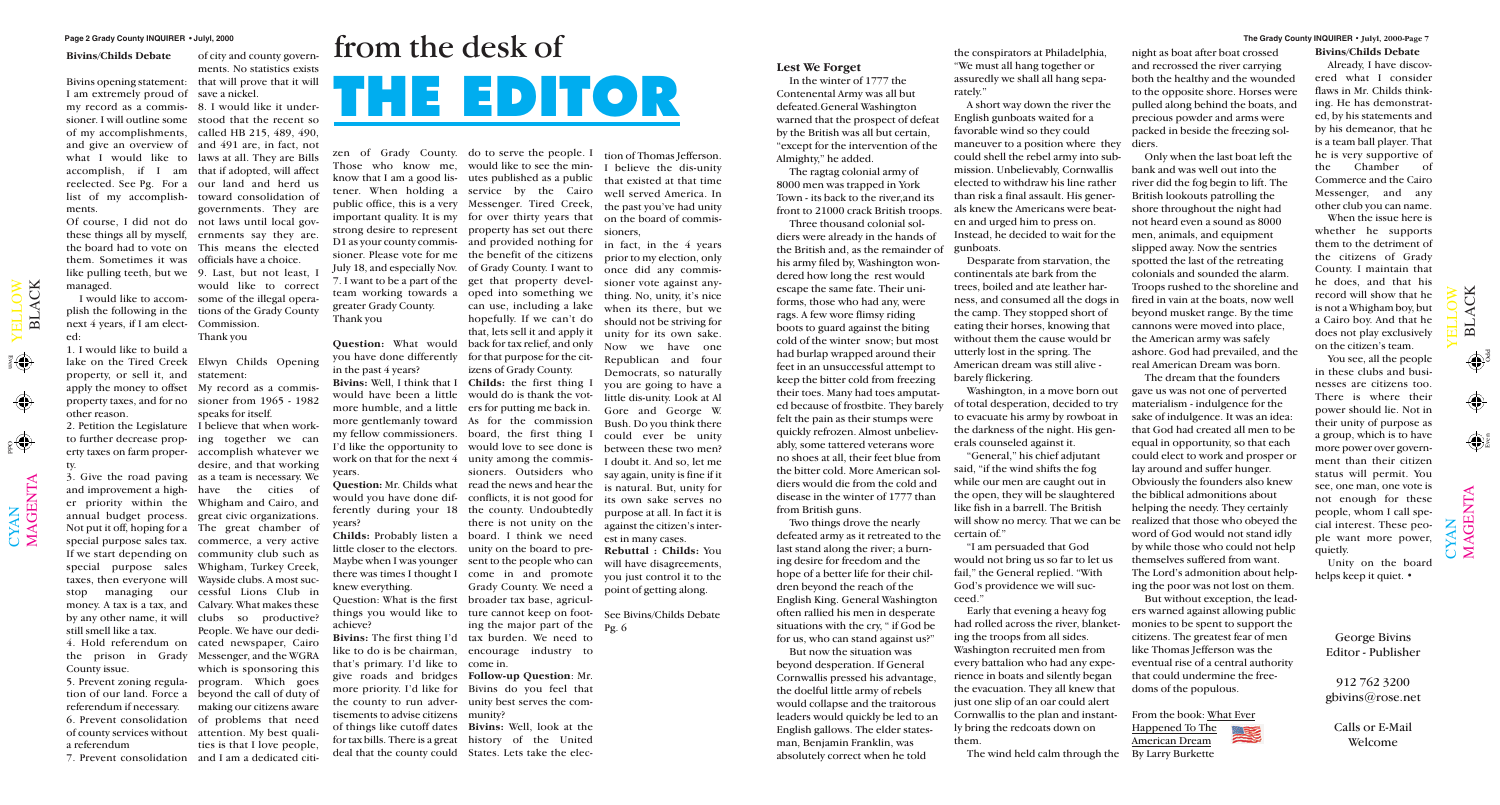$\mathbf{\Xi}$  $\overline{\phantom{0}}$  $\blacktriangleleft$ C K

 $\bigoplus$ 

 $\bigoplus_{\alpha}$ 



 $\mathbf{\Xi}$  $\overline{\phantom{0}}$  $\blacktriangleleft$ C K

 $\mathbf{\Sigma}% _{T}=\mathbf{\Sigma}_{T}\times\mathbf{2}^{T}$  $\blacktriangleleft$ G  $\bf \Xi$  $\bm{\mathsf{Z}}$  $\boldsymbol{\Xi}$ 





Odd Even

# **READER'S PAGE**

### **Just how important Is your vote?**

By George Bivins In Georgia, only about 70% of eligible voters are registered. Only half of these registered voters went to the polls in the 1998 general election. Voter turnout is declining nationwide. Nationally, voting by senior citizens has increased, while voting by citizens age 18 - 24 declined from 50% to 32%.

Overall, only 36% of adult Americans voted in the 1998 congressional elections.

Some people fail to register because they do not want to serve on jury duty, well if you have a drivers license, you may still be required to serve as a juror.

Some people believe that his/her vote won't

make a difference. Consider this:

In the general primary 1992, District 1 Commissioner race, Harrell beat Childs by only I vote. In the run off, Harrell beat Childs by about 10 votes. Many county races in the general election in November 2000 will come down to just a few numbers. Your vote will make a difference.

My purpose for writing this letter is to impress upon readers that it is our Christian duty to make an intellectual determination on whom would best serve you and your fellow citizens, and then vote in every election. Especially the general election in November. Where both parties, Republicans and Democrats, will be represented.

I said above that "it is our Christian duty," to make an intellectual determination.

Some groups in our society practice block voting. What this means is that all the Greeks will vote for the Greek candidate without regard to his qualifications relative to his opponents. Block voting is the devil's work, because it is selfish, and is a dis-service to innocent citizens.



### **Church and Politics**

It continually amazes me how Christians and other conservatives have bought into the misinformation promoted by the liberal left. Not only have many Christians swallowed the line about saving our "endangered" environment at all cost, but they also accept the notion that the church should be totally divorced from all political activity - the ignominious "separation" theory. Naturally the liberal activists want us to believe that nonsense. It helps their agenda considerably.

Those who espouse

the philosophy of separation of the church from politics have little knowledge either of the church or the religious heritage of our nation. Earlier I recommended a book by Peter Marshall. The Light and the Glory, which documents much of our early Christian political heritage. There are several other excellent works listed in the appendix. I heartily recommend that you read some of these and then read them to your children. The public education system under the tutelage of the National Education Association (NEA) has done a thorough job of eliminating all reference to America's Christian heritage. Literally they have rewritten the history

 $\bigcup$  $\bm{\mathsf{X}}$  $\mathsf{Z}_\mathsf{I}$ 

 $\blacktriangleright$  $\blacksquare$  $\overline{\phantom{0}}$  $\overline{\phantom{0}}$  $\bigcirc$  $\geqslant$ 

 $\langle \spadesuit \rangle$ 

books.

On June 25, 1962, the Supreme Court decided to overthrow nearly 200 years of constitutional history and ban all reference to God in classrooms throughout the United States.

**Don't allow anyone to take away the right of the church to be involved now, when it is most needed.** Whatever Happened to

the American Dream - by Larry Burkett





•Time Clocks Sheriff & Jail, this forces accountability of overtime. •No Radar on county roads, no county funds are expended for Radar.

•Published Agenda, published free at my request by Chronicle, Messenger refused.

•Hiring Office Mgr. for Tax Office. Tax office now staffed with competent clerks.

•Designed Forms for tax office, to require accountability and provide audit trail.

•Wrote corrective action plan for Tax Office, line item.

•Validator printers, to provide computer generated tax receipts. •Required Auditor payments accountability of billing, and board approval of each payment.

•Required Tax Assessor to mail out a list of previous years taxable personal property.

•Post Office, "address service requested", assures the correct mailing address. In 1999, up to 10% of all tax bills were sent (three times) to incorrect addresses, causing penalties & interest to be added.

•Designed Form for Tax Assessor, taxpayer can use form to apply for relief of interest and penalties.

•Requested that state initiate address service requested status on all tax bills, statewide. Sen. Ragan.

Attempted to correct many shortcomings of county administration: •Required county commission staff (including Attorney) to obey state open records laws.

•Reestablished Commissioners right to: Have a private office,unfettered access to all county records, keys to courthouse. Under Drew and Copeland, only they had these rights.

•Inadequate communication of board action to other constitutional offices.

•Inadequate, accurate, and complete recording of the (minutes) public record.

•Inadequate and sloppy storage and control of county records.

•Illegality of not re-electing Clerk and Attorney, both are intended by law,to be "at will" employees.

•Require Clerk to use word processor instead of a typewriter - done in 1999.

•Computerize county and other offices with windows technology, including Internet use - done.

•Improve adherence to Robert's Rules of order, required by law not done, but still trying.

•Required Sheriff seized property inventory, required by law - done. •Required "Records Retention Schedule" required by law, has been

in progress two years, ongoing.

•Requested county records inventory - ongoing.

•Disorderly Conduct Ordinance - done.

•Road Petition and new ordinance - done.

•Private Property Ordinance - done, cannot now bury cows for ex commissioners. Cronyism dead.

•Road inventory & database - done, development of database is ongoing.

•Annual Road priority list, done, if published annually, it will help take politics out of road paving.

•Attempted county personnel database, in the process, hanky panky was discovered in payroll.

•Finish 3rd floor 1999/2000, I requested it in1997, this paved the way to sell the old bank building.

•State Prison Referendum, my motion for Referendum failed, but I am proud of my failures as well.

•Repeal of Subdivision Regulations - my motion failed. but I am proud I made it.

•Attempted to get some control of 911 - not successful, still trying.

 $\blacktriangleright$  $\blacksquare$  $\overline{\phantom{0}}$  $\overline{\phantom{0}}$  $\bigcirc$  $\geqslant$ 

**The right of property is the guardian of every other right, and to deprive the people of this is in fact to deprive them of their liberty. - Arthur Lee of Virginia (1775)**

### **More Hot Dawging by Norton**

There appears to be a move afoot to name the Tired Creek project after a famous Grady County native to encourage the governor and some legislators to support development of Tired Creek.

I believe this effort is being made to help Norton pull his acorns out of the fire and win his election. It does not mean that it will happen. It just means the effort will be made, Cairo Messenger copy will be generated to influence voters. Make Norton appear to have made individual effort.

You remember Norton laying the groundwork during his debate with Walter Lewis? "He said it has been a project of mine for over a year. A lot of board members don't even know what I've been doing. I've been working on it. This past Thursday I met with the Corps of Engineers at the courthouse. I had Senator Ragan and Wallace Sholar there? "

In the June issue of the Inquirer I said Norton was hot dawging on the board. Now I know why, and the Cairo Messenger and the politicians intend to help him with the election. Question: Why is it so important to them to get Norton reelected?

"Remember in a previous issue, I said, when a politician gets bought, they want him to stay bought? That they will go to any lengths to keep him bought?' They have got some plans for old Charlie, and you can bet your boots, it's to get into the taxpayer's pocket.

### **Right of Private Property**

In the sixth century, Justinian 1, Emperor of what was left of the Roman Empire discovered, while codifying Roman Law, that Romans recognized "unalienable rights of man," certain God given rights. The most prominent being the right of private property.

In 1215 the British Constitution - Magna Carta was issued, reaffirming the right of private property.

In the seventeenth century, English philosopher John Locke, wrote an essay concerning human understanding, and two treatises on government. He reaffirmed the right of private property.

In the eighteenth century the founding fathers of America were well read of all the above and they affirmed the right of private property. Thomas Jefferson reaffirmed it when he wrote the Declaration of Independence: we hold these truths

to be self-evident, that all men are created equal, that they are endowed by their Creator with certain unalienable rights, that among these are Life, Liberty, and Property. Later property was changed to pursuit of happiness.

Now, therefore, let it be resolved that we ain't going to have no zoning regulations without a referendum. No state prison without a referendum, no consolidation of county services without a referendum, and no consolidation of city and county governments without a referendum. Not on my watch.

Happy Independence day - Editor



.IT'S TOO MUCH

**TROUBLE** 

### **Whigham Cable TV, Public Service Channel** I have discovered that the Roddenbery Memorial Library is producing public service TV channel 10 which provides local broadcasting to the cable customers of Cairo TCI.

I will follow up on this public service channel. I believe it is another important source of local information. For example, on June 7, 2000, I had a debate with Mr. Elwyn Childs, my opposition for county commissioner. It was broadcast by WGRA, and televised on this public service channel to Cairo citizens.

I was proud of this debate. I wish you could have seen it on TV. I think you would have been proud also. I can show it to you on video, call me. I will report some of the debate herein.



I want to state that I recognize that Mr. Childs is a good Christian man, and a good citizen. However, that does not equate that he would be a good commissioner now, or that he was a good commissionerin the past.

He stated that his record speaks for itself. He has invited me, or anyone, to check that record. I intend to do that. I intend also to print his rebuttals in this paper.

See Bivins/Childs Pg. 7